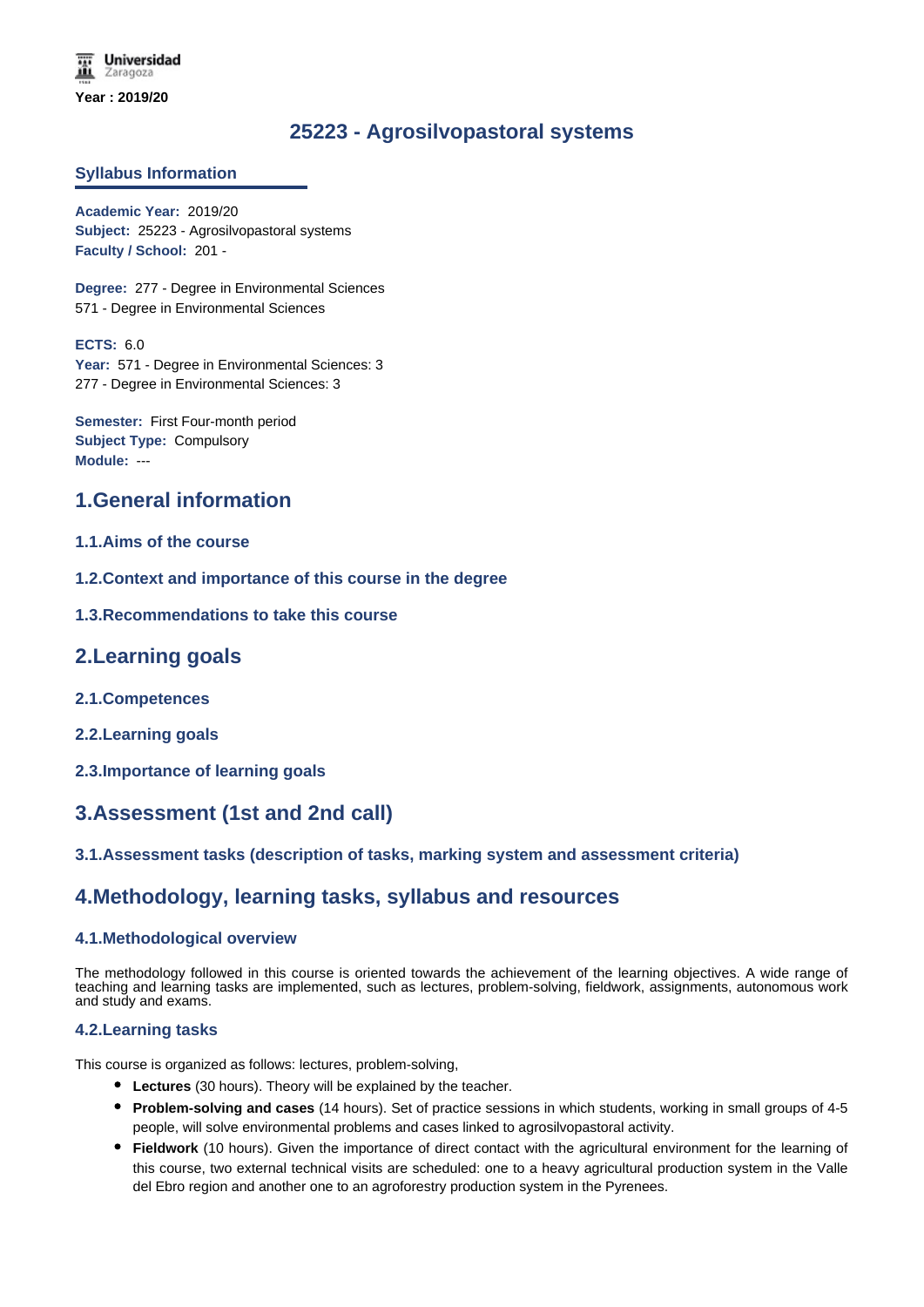- **Assignment:** (20 hours). Creation and presentation of a seminar-type practical work. The topics for this activity will be proposed at the beginning of the course.
- **Autonomous work and study** (74 hours). Time dedicated by the student to studying the described educational activities outside of the classroom.
- **Exam**. Taking the comprehensive evaluation test in accordance with the Regulations of Learning Evaluation Standards of the University of Zaragoza.

## **4.3.Syllabus**

This course will address the following topics:

### **Lectures**

Section I: Fundamentals of Agriculture

- 1. Origin of Agriculture
- 2. Agriculture and Environment
- 3. Sustainable Agricultural Production
- 4. Soil and Fertility Management
- 5. Water Management
- 6. Genetic Resources
- 7. Crop Protection

### Section II: Agroforestry Systems

- 8. Agricultural Systems
- 9. Silvopastoral Systems

### Section III. Agricultural Policy

- 10. Community Agricultural Policy
- 11. Good Agricultural Practices Catalog
- 12. Agri-environmental Mesures
- 13. Vulnerable Areas
- 14. Rural Development

#### **Practice sessions**

- 1. Nitrogen Fertilization in Integrated Production.
- 2. Calculation of the Water Needs of Crops.
- 3. Selection of Plant Material in an Orchard.
- 4. Control of an Invasive Species in Port Pastures.
- 5. Estimation of Production, Biodiversity and Quality of Forage in Hay Meadows.
- 6. Estimation of Stock Densities via GIS.
- 7. Efficiency in the Use of Irrigation Water.

## **4.4.Course planning and calendar**

The course will consist of 30 theory classes (approximately one topic per two hours in class) and 10 practical activities (7 for solving problems and cases, 2 for technical visits and 1 for the educational paper) of varying lengths.

- Week 1:
	- Theory: Origin of Agriculture
	- Practice: Course Papers: selection of topics
- Week 2:
	- Theory: Agriculture and Environment
	- Practice: Technical Visit for Agroforestry Activity in a valley in the Aragon Pyrenees
- Week 3:
	- Theory: Sustainable Agricultural Production
	- Practice: Technical Visit for Irrigated Crops
- Week 4:
	- Theory: Soil and Fertility Management
	- Practice: Fertilization of Crops
- Week 5: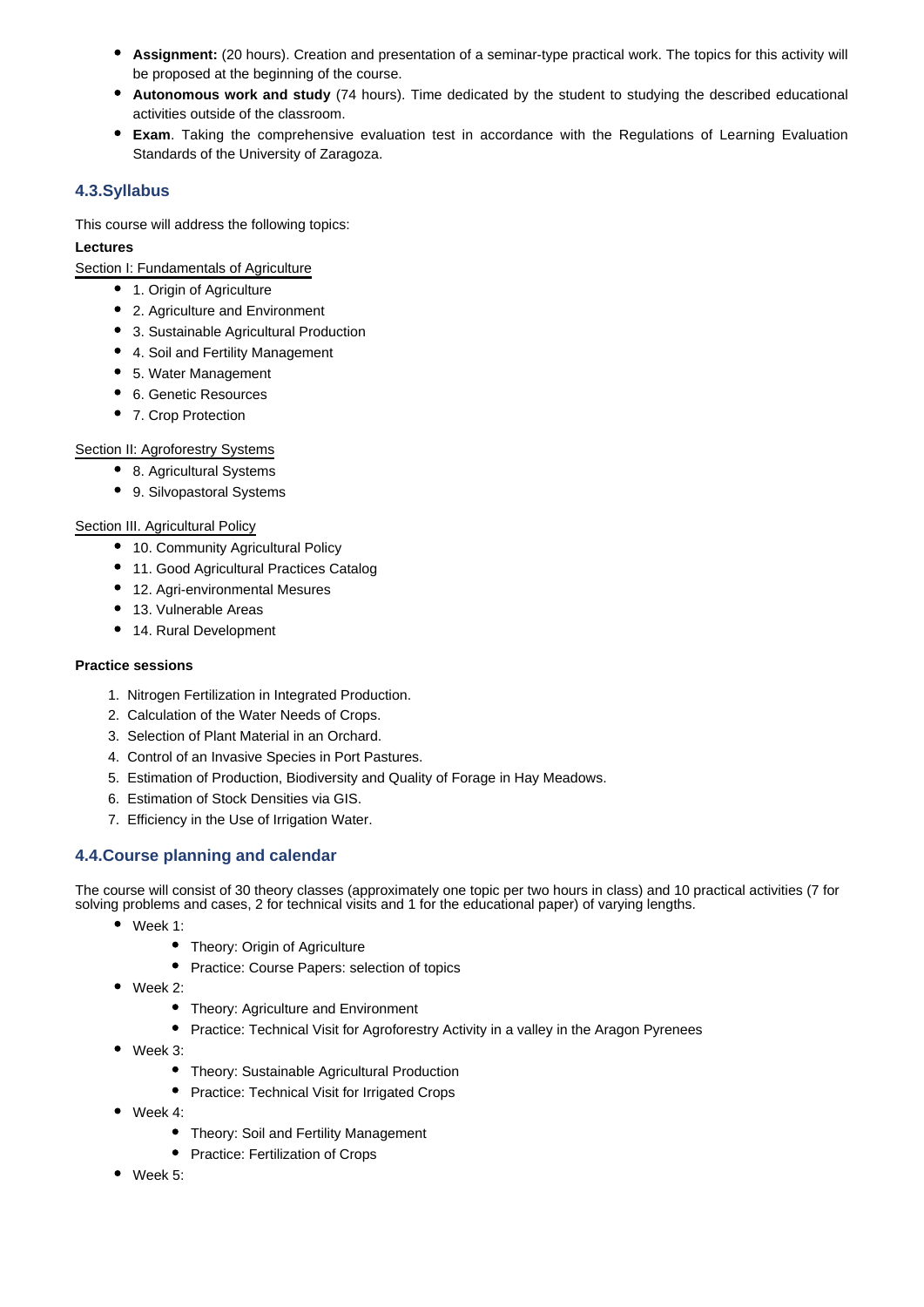- Theory: Water Management
- Practice: Water Needs of Crops
- Week 6:
	- Theory: Genetic Resources
	- Practice: Plant Material in Orchards and Environmental Conditioners
- Week 7:
	- Theory: Crop Protection
	- Practice: Control of an Invasive Species in Port Pastures
- Week 8:
	- Theory: Agricultural Systems
	- Practice: Production, Biodiversity and Quality of Food in Hay Meadows
- $\bullet$ Week 9:
	- Theory: Forestry Systems
	- **•** Practice: Estimation of Stock Densities via GIS
- Week 10:
	- Theory: Community Agricultural Policy
- Week 11
	- Theory: Good Agricultural Practices Catalog
	- Practice: Efficiency in Use of Irrigation Water
- Week 12
	- Theory: Agri-environmental Aid
	- Practice: First Session for Oral Presentation of the Course Papers
- Week 13
	- Theory: Vulnerable Areas
	- Practice: Second Session for Oral Presentation of the Course Papers
- Week 14:
	- Theory: Rural Development
- Week 15:
	- Theory: Review and Doubts

At the beginning of the course, the students will be given a definitive calendar of the educational activities and a list of educational papers. During the first practice session, the educational papers will be chosen or assigned. The co-authors of every paper will have two tutoring sessions (half an hour long) specifically for the seminar, where the professor will guide them and track their progress.

Further information concerning the timetable, classroom, office hours, assessment dates and other details regarding this course will be provided on the first day of class or please refer to the Faculty of Sciences website and Moodle.

## **4.5.Bibliography and recommended resources**

- **BB** Agricultura sostenible / coordinadores, Rafael M. Jiménez Díaz y Jaime Lamo de Espinosa . Madrid : Mundi-Prensa : Agrofuturo : Life, 1998
- **BB** Ferrer Benimeli, Carlos. El primate agricultor / Carlos Ferrer Benimeli . 1ª ed. Sevilla : Punto Rojo Libros, 2016
- **BB** Gliessman, Stephen R.. Agroecología : procesos ecológicos en agricultura sostenible / Stephen R. Gliessman Turrialba : CATIE , 2002
- **BB** Integración del medio ambiente en la política agraria de la UE : informe de evaluación basado en los indicadores IRENA / Agencia Europea de Medio Ambiente . Madrid : Centro de Publicaciones, Ministerio de Medio Ambiente, 2007
- **BB** Loomis, R.S.. Ecología de cultivos : Productividad y manejo en sistemas agrarios / R.S. Loomis, D.J. Connor . Madrid : Mundi-Prensa, 2002
- **BC** Ferrer Benimeli, Carlos. Diccionario de pascología : aspectos ecológicos, botánicos, agronómicos, forestales, zootécnicos y socio- económicos de los pastos / Carlos Ferrer Benimeli . [Madrid] : Fundación Conde del Valle de Salazar, D.L. 2016
- **BC** La multifuncionalidad de la agricultura en España : concepto, aspectos horizontales, cuantificación y casos prácticos / coordinadores José A. Gómez-Limón, Jesús Barreiro Hurlé ; casos prácticos, Elena Mármol y César Marcos . Madrid : Ministerio de Agricultura, Pesca y Alimentación : Eumedia, 2007